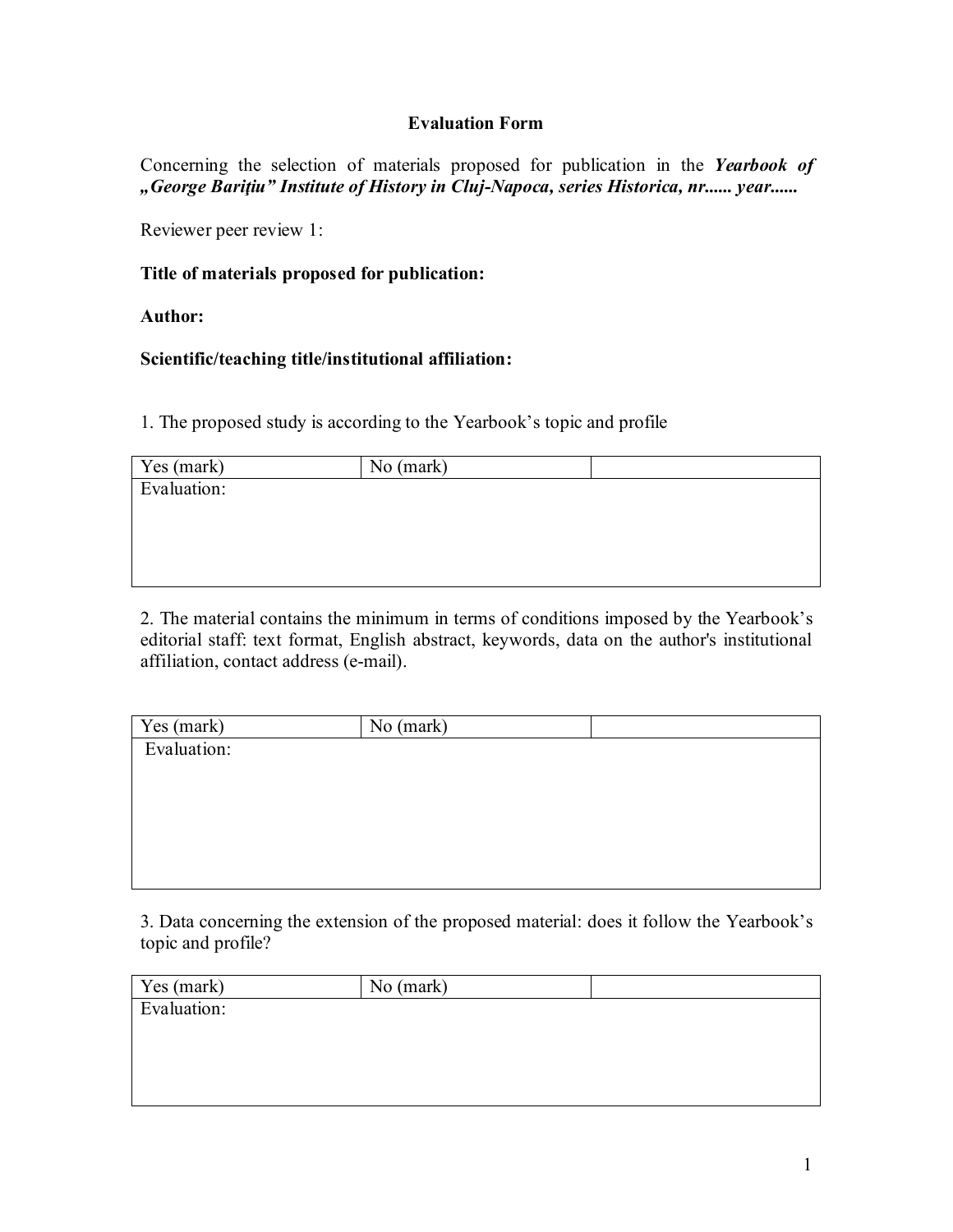4. Scientific quality of the presented material.

| Yes (mark)  | No (mark) |  |
|-------------|-----------|--|
| Evaluation: |           |  |
|             |           |  |
|             |           |  |
|             |           |  |
|             |           |  |

5. Is a proper scientific methodology / according to the topic present in the proposed study?

| Yes (mark)  | No (mark) |  |
|-------------|-----------|--|
| Evaluation: |           |  |
|             |           |  |
|             |           |  |
|             |           |  |
|             |           |  |
|             |           |  |

6. Is the content of the study reflected by its title?

| Yes (mark)  | No (mark) |  |
|-------------|-----------|--|
| Evaluation: |           |  |
|             |           |  |
|             |           |  |
|             |           |  |
|             |           |  |
|             |           |  |

7. It the study a thorough and comprehensive enough approach of the subject in terms of scientific criteria?

| Yes (mark)  | No (mark) |  |
|-------------|-----------|--|
| Evaluation: |           |  |
|             |           |  |
|             |           |  |
|             |           |  |
|             |           |  |